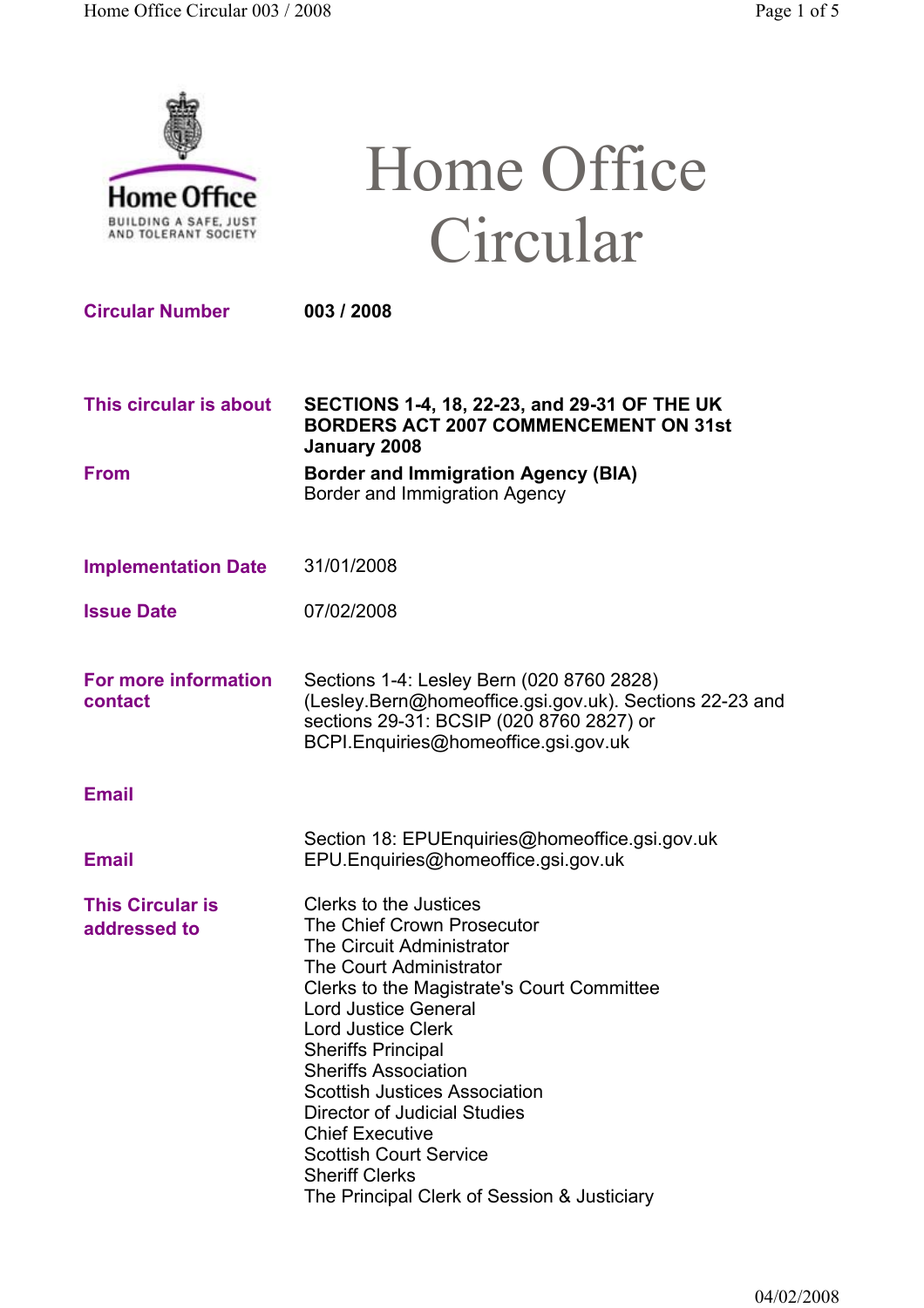|                                                   | <b>District Court Clerks</b>       |
|---------------------------------------------------|------------------------------------|
|                                                   | Crown Agent                        |
|                                                   | <b>Area Procurators Fiscal</b>     |
|                                                   | Dean of the Faculty of Advocates   |
|                                                   | <b>Law Society of Scotland</b>     |
| Copies are being sent to Chief Officers of Police |                                    |
|                                                   | (England and Wales)                |
|                                                   | <b>Chief Officers of Police</b>    |
|                                                   | (Northern Ireland)                 |
|                                                   | <b>Chief Constables</b>            |
|                                                   | (Scotland)                         |
| <b>Broad Subject</b>                              | <b>Immigration and Nationality</b> |
| <b>Sub Category</b>                               | Immigration legislation            |

The sections listed below contained in the UK Borders Act 2007 (the 2007 Act) come into force on 31 January 2008.

## Sections 1-4: Detention at Ports

These new provisions will enable the Border and Immigration Agency to support the police at the border to tackle criminality by allowing the Secretary of State to designate immigration officers at ports in England, Wales and Northern Ireland for the purpose of exercising powers to search and detain (not arrest) for up to 3 hours, a person who may be liable to arrest or is subject to an arrest warrant, pending the attendance of a police constable. These sections do not apply in Scotland.

Where an individual is detained under these powers, a designated immigration officer may search the person for, and retain, anything that might be used to assist escape or to cause physical injury to the individual or another person. The immigration officer must also retain anything found on a search which he or she thinks may be evidence of an offence.

For the purposes of these powers, "Port" includes an airport and a hoverport and a place shall be treated as a port in relation to an individual if a designated immigration officer believes that the individual has gone there for the purpose of embarking on a ship or aircraft, or has arrived there on disembarking from a ship or aircraft.

## Designated immigration officers

For the purpose of exercising these powers, the Secretary of State may designate only immigration officers who the Secretary of State thinks are fit and proper for the purpose, and suitably trained. A designation may be permanent or for a specified period, and may (in either case) be revoked.

## **Detention**

A designated immigration officer at a port in England, Wales or Northern Ireland may detain an individual if the immigration officer thinks that the individual may be liable to arrest by a constable under section 24(1), (2) or (3) of the Police and Criminal Evidence Act 1984 (c. 60) or Article 26(1), (2) or (3) of the Police and Criminal Evidence (Northern Ireland) Order 1989 (S.I. 1989/1341 (N.I. 12)), or is subject to a warrant for arrest.

A designated immigration officer who detains an individual—

(a) must arrange for a constable to attend as soon as is reasonably practicable,

(b) may search the individual for, and retain, anything that might be used to assist escape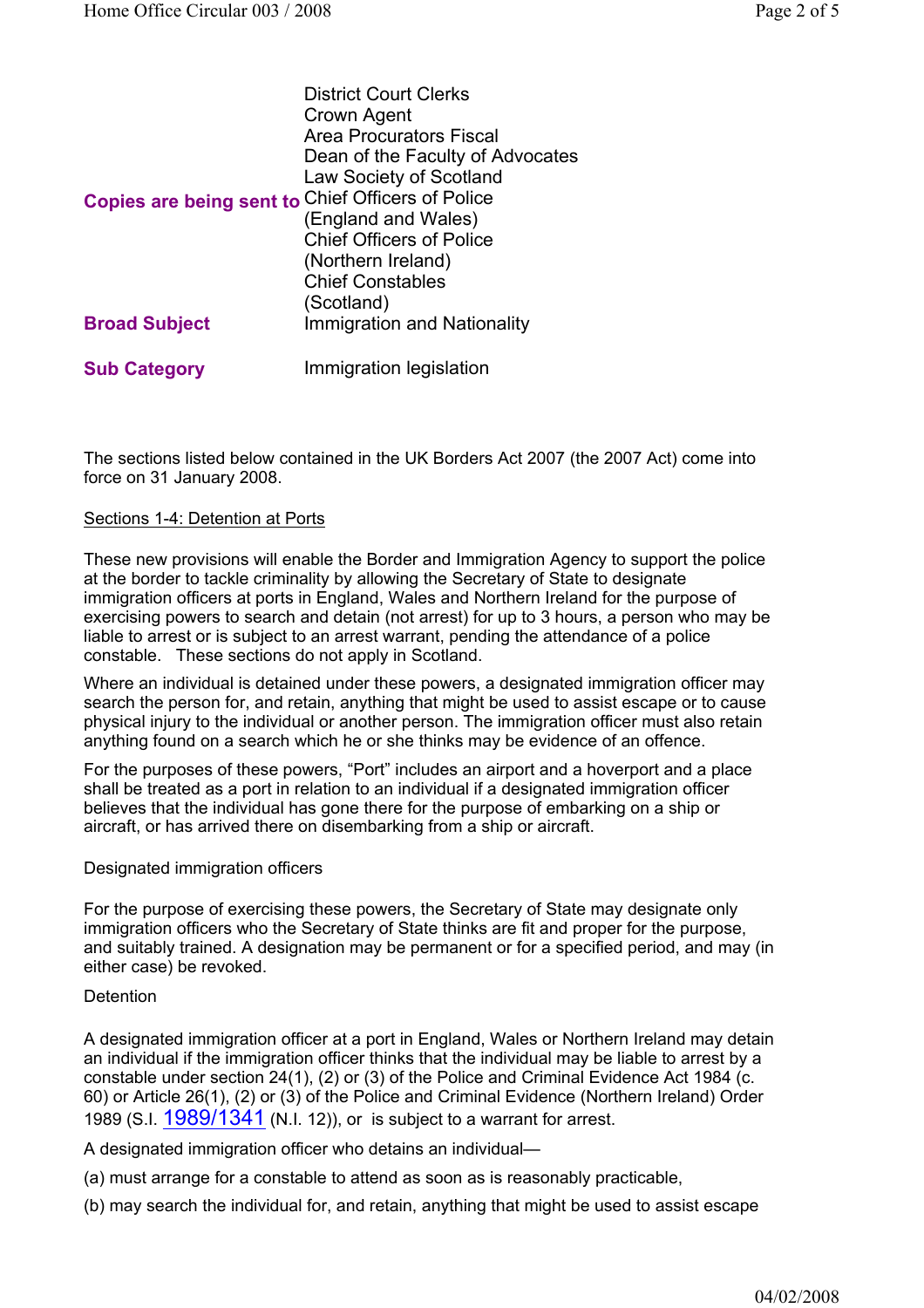or to cause physical injury to the individual or another person,

(c) must retain anything found on a search which the immigration officer thinks may be evidence of the commission of an offence, and

(d) must, when the constable arrives, deliver to the constable the individual and anything retained on a search.

An individual may not be detained under this section for longer than three hours.

A designated immigration officer may use reasonable force for the purpose of exercising a power under this section.

Where an individual whom a designated immigration officer has detained or attempted to detain under this section leaves the port, a designated immigration officer may pursue the individual, and return the individual to the port.

Detention under this section shall be treated as detention under the Immigration Act 1971 (c. 77) for the purposes of Part 8 of the Immigration and Asylum Act 1999 (c. 33) (detained persons).

## **Enforcement**

The provisions also introduce new offences where a person absconds from such detention or assaults or obstructs a designated immigration officer in the exercise of these powers. A person guilty of absconding from such detention or assaulting an immigration officer exercising such a power shall be liable on summary conviction to imprisonment for a term not exceeding 51 weeks, a fine not exceeding level 5 on the standard scale, or both. In the application of this section to Northern Ireland the reference to 51 weeks shall be treated as a reference to six months,

A person guilty of obstructing an immigration officer in the exercise of such a power shall be liable on summary conviction to imprisonment for a term not exceeding 51 weeks, a fine not exceeding level 3 on the standard scale, or both. In the application of this section to Northern Ireland the reference to 51 weeks shall be treated as a reference to one month.

In relation to an offence committed before the commencement of section 281(5) of the Criminal Justice Act  $2003$  (C. 44) (51 week maximum term of sentences) the reference to 51 weeks for the absconding and assault offences shall be treated as a reference to six months, and the reference to 51 weeks for the obstruction offence shall be treated as a reference to one month.

## Section 18: Support for asylum seekers: enforcement

Section 18 inserts new sections 109A and 109B into the Immigration and Asylum Act 1999 (the 1999 Act) and applies existing immigration officer powers of arrest, entry, search and seizure in the Immigration Act 1971 (the 1971 Act) to the offences of dishonestly obtaining asylum support. These new sections do not affect police powers of arrest for these offences.

New section 109A (arrest) gives an immigration officer the power to arrest a person, without warrant, where he has reasonable grounds for suspecting a person has committed an offence under section 105 or section 106 of the 1999 Act (making false or dishonest representations in order to obtain support for asylum-seekers, respectively).

New section 109B (entry, search and seizure) similarly extends the relevant powers of entry, search and seizure under sections 28B, 28D, 28E and 28G to 28L of the 1971 Act to section 105 and 106 offences.

New section 109B also provides that section 28(4) applies to criminal proceedings in respect of a section 105 or 106 offence. This means that any powers under the 1971 Act (such as the power to detain or remove a person) may be exercised notwithstanding the fact that proceedings for one of these offences have been taken against him.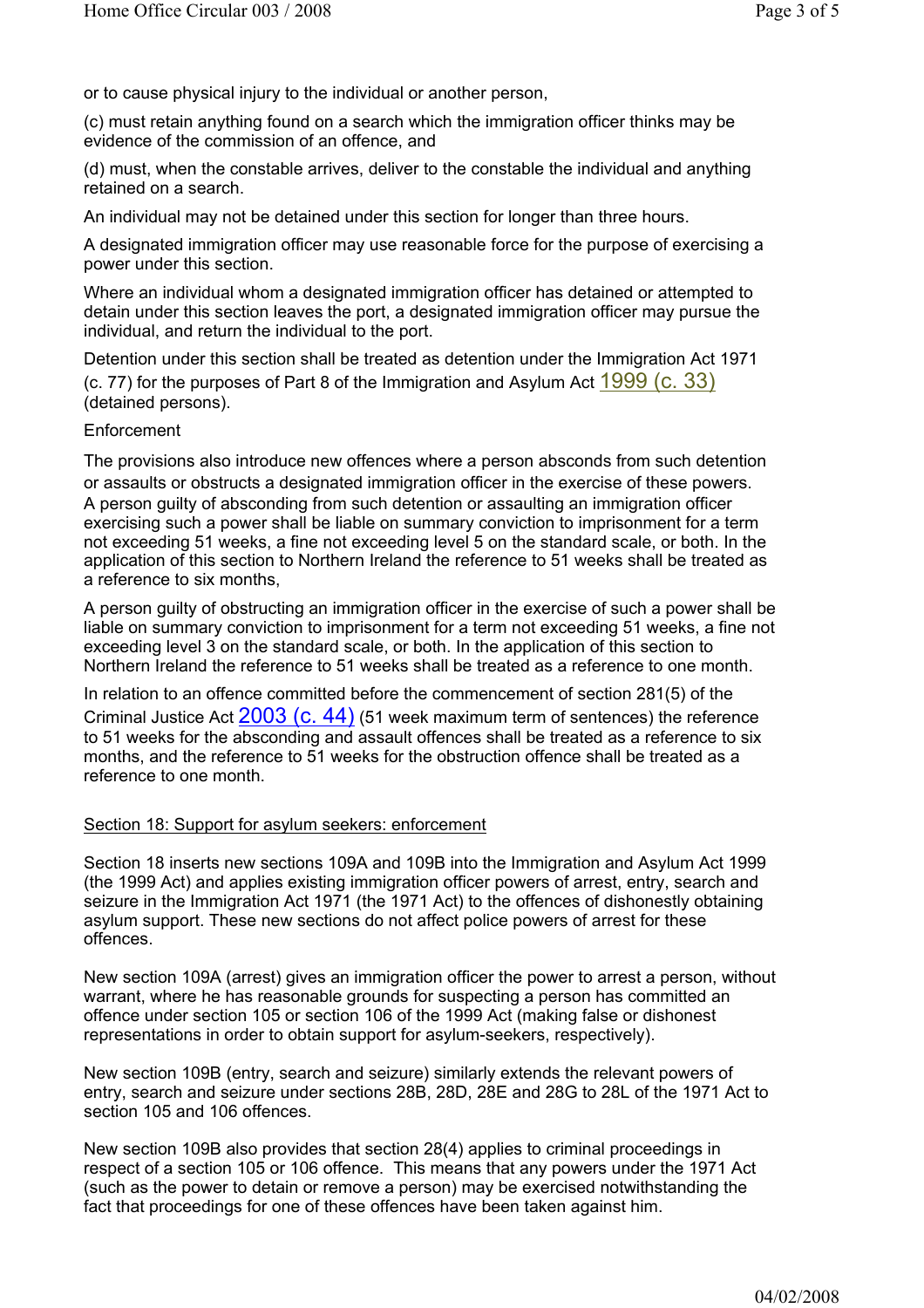This section applies in England and Wales, Scotland and Northern Ireland.

## Section 22: Assaulting an immigration officer: offence

Section 22 creates an offence of assaulting an immigration officer. It also establishes penalties for anyone found guilty of committing such an offence. This section applies in England and Wales, Scotland and Northern Ireland.

A person guilty of an offence under this section shall be liable on summary conviction to imprisonment for a period not exceeding 51 weeks; a fine not exceeding level 5 on the standard scale; or both.

In the application of this section to Northern Ireland the reference to 51 weeks shall be treated as a reference to 6 months. In the application of this section to Scotland the reference to 51 weeks shall be treated as a reference to 12 months.

In relation to an offence committed before the commencement of section 281(5) of the Criminal Justice Act  $2003$  (C.  $44$ ) (51 week maximum term of sentences) the reference to 51 weeks shall be treated as a reference to 6 months.

## Section 23: Assaulting an immigration officer: powers of arrest, etc

Section 23 creates a power of arrest for the offence of assaulting an immigration officer. It enables an immigration officer to arrest a person without warrant where he has reasonable grounds for suspecting that the person has assaulted or is about to assault an immigration officer. The section also applies existing immigration officer powers of entry, search and seizure in the Immigration Act 1971 to the offence of assaulting an immigration officer. This section applies in England and Wales, Scotland and Northern Ireland.

An offence under section 22 shall be treated as a relevant offence for the purposes of sections 28B and 28D of the Immigration Act 1971 (c. 77) (search, entry and arrest) an offence under Part 3 of that Act (criminal proceedings) for the purposes of sections 28(4), 28E, 28G and 28H (search after arrest, &c.) of that Act.

The following provisions of the Immigration Act 1971 shall have effect in connection with an offence under section 22 of this Act as they have effect in connection with an offence under that Act— Sections 28I, 28J, 28K and 28L(1) (seized material and search warrants)

Police officers also have a power of arrest for an offence committed under Section 22. It is anticipated that individual circumstances (including location) will determine whether it is more appropriate for immigration or police officers to arrest for this offence.

It is expected that the police will continue to deal with other cases of assault (e.g. ABH, GBH etc in England and Wales, common law assault in Scotland) as immigration officers do not have a power of arrest for these types of offences.

## Section 29: Facilitation: arrival and entry

Section 29 amends the existing offence in section 25A (1) (a) of the Immigration Act 1971 to provide that a person commits an offence if he knowingly and for gain facilitates the entry to the United Kingdom, or the arrival in the UK, of an individual that they know or reasonably believe to be an asylum-seeker. This amendment ensures that acts committed after an asylum seeker has arrived in the United Kingdom but before they have entered will be covered by the offence.

## Section 30: Facilitation: territorial application

Section 30 amends section 25 of the Immigration Act 1971. Section 25 makes it an offence to assist unlawful immigration to a member State of the European Union. Presently, the